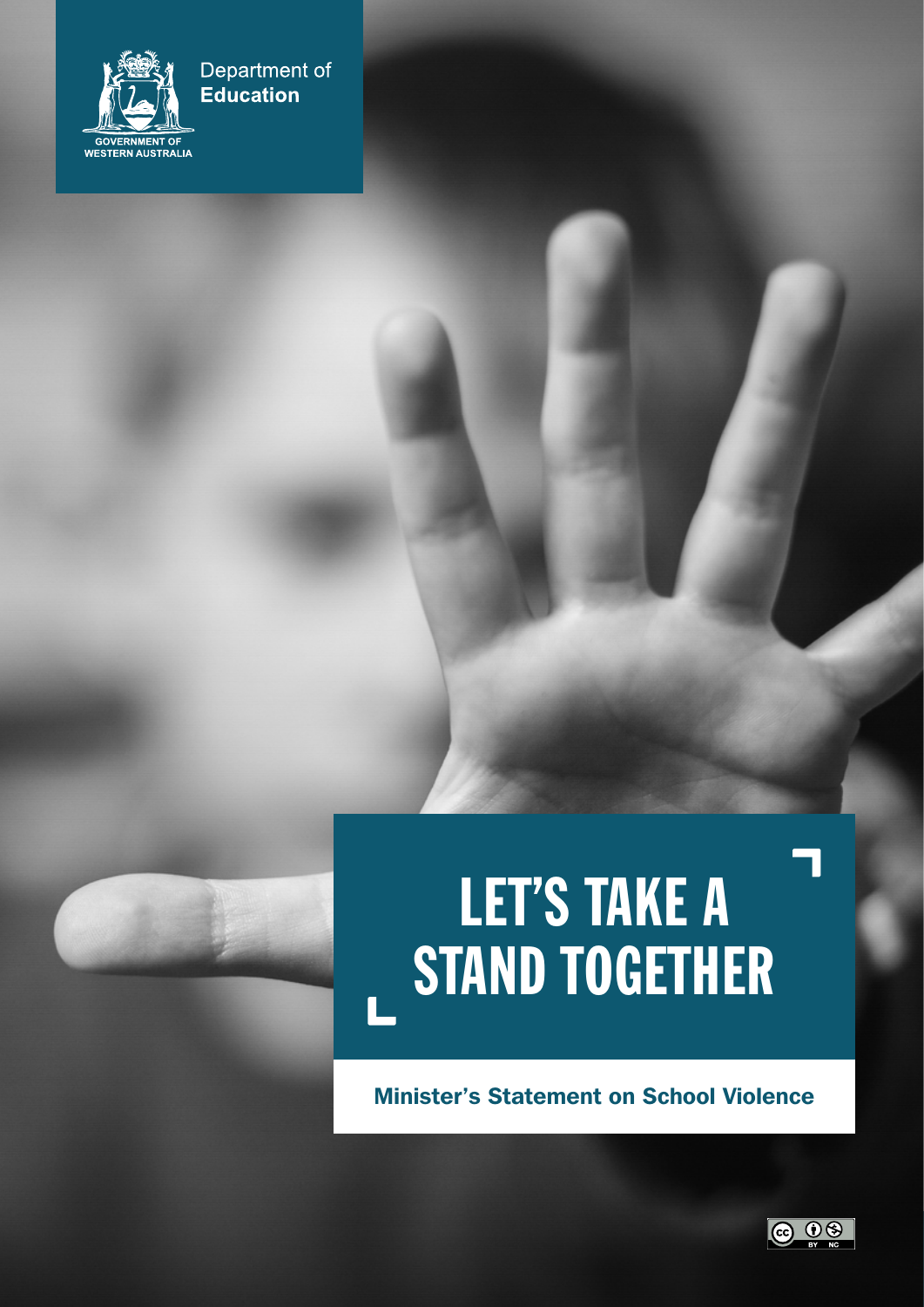## From the Minister

Every parent rightly expects that when their child is at school they will be safe, nurtured and supported to learn. Similarly, teachers and school staff should feel safe in their workplace.

It is however, a sad reality that some students come to school with the attitude that hurting other students or staff is alright. They choose to upset the good order of school life with intentional acts of physical aggression that create unsafe situations for others.

This type of attitude must change. We all know violence adversely impacts those directly involved with physical and psychological harm a very real risk.

These acts also indirectly affect people in the wider school community; disrupting the school routine for many and impacting their sense of wellbeing, confidence and trust.

Reducing violence in our schools is a priority for the McGowan Government and we are taking action to address this growing community issue.

We have consulted stakeholders from across the community and considered their advice on the most effective ways to bring about change.

It is clear that we need to work together to address this issue in a united way. Schools alone cannot solve this problem and they need support from families and communities.

A plan has been developed to support school staff so they are clear about what is expected, and confident that their actions to maintain orderly learning environments for students will be backed by the Department of Education. The plan will also create a safer workplace for our teachers and other school staff.

Physical aggression has no place in our schools and the plan signals serious sanctions will be automatically imposed where students choose to hurt others.

The plan focuses on the intentional physical aggression and intent to harm others. Policy changes will not apply to students with a disability who either cannot control their behaviour or do not intend to harm others.



The response to violent behaviour is a shared responsibility and the plan includes actions that call for the broader community to be involved in real solutions.

Programs and resources will be available for parents to support their children, young people will have their voices heard and there will be ongoing discussion with community leaders and stakeholders.

There are no simple solutions to this complex community issue, but we must do better. This plan is the foundation for change - to take a stand together - and to ensure our schools are safe places for learning.

Sm Ellen

Hon Sue Ellery MLC Minister for Education and Training

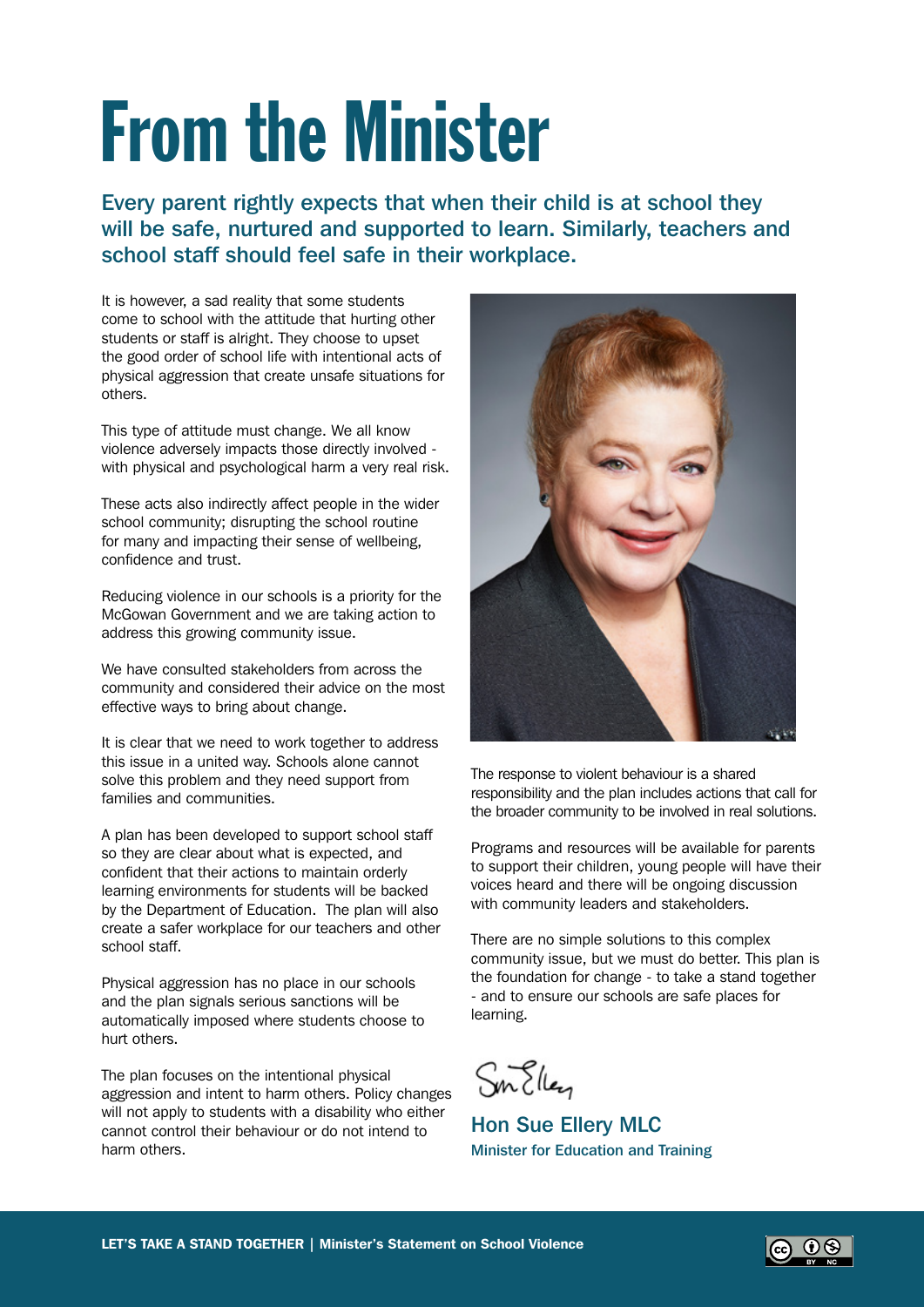## Actions:

| <b>ACTION</b> | <b>Principals to suspend</b><br>students who attack other<br>students or start fights                                            | Automatic suspension for students who<br>$\bullet$<br>attack other students or instigate fights.<br>Automatic suspension for students who<br>$\bullet$<br>decide to film a fight rather than seek help.<br>$\bullet$<br>Principals to develop a behaviour plan for<br>the student's return to school.<br>Principals to work with families wherever<br>$\bullet$<br>possible.                                                                                                      |
|---------------|----------------------------------------------------------------------------------------------------------------------------------|-----------------------------------------------------------------------------------------------------------------------------------------------------------------------------------------------------------------------------------------------------------------------------------------------------------------------------------------------------------------------------------------------------------------------------------------------------------------------------------|
| <b>ACTION</b> | <b>Principals to automatically</b><br>move to exclude any<br>student who physically<br>attacks school staff                      | After an incident, principals will immediately<br>٠<br>start an exclusion process.<br>'Exclusion' means student is removed from<br>$\bullet$<br>a particular school permanently or for a<br>specified period of time.<br>Exclusion orders approved by the Director<br>$\bullet$<br>General of the Department of Education.<br>Department of Education to support<br>$\bullet$<br>principals moving to exclude a student.                                                          |
| <b>ACTION</b> | <b>New alternative learning</b><br>settings for the most<br>violent students                                                     | Every student has the right to an<br>٠<br>education - but they do not have the<br>right to attack other people.<br>New settings where they can continue<br>$\bullet$<br>their learning until they are ready to<br>return to mainstream schools.<br>Effective support programs to change the<br>$\bullet$<br>behaviour of violent students.<br><b>Trial in 2019.</b><br>$\bullet$                                                                                                  |
| <b>ACTION</b> | <b>Clear advice for principals,</b><br>teachers and education<br>assistants on authority<br>and responsibility to take<br>action | From 2019, new guidelines for school staff<br>٠<br>on responding to aggression.<br>School staff to get clear advice on what<br>$\bullet$<br>actions are expected, appropriate and<br>considered reasonable.<br>This includes guidance on when physical<br>contact is reasonable.                                                                                                                                                                                                  |
| <b>ACTION</b> | <b>Provide training</b><br>and support for<br>school staff                                                                       | Range of training programs to be delivered<br>$\bullet$<br>to school staff.<br>Training options will include how to build<br>$\bullet$<br>positive behaviour, how to de-escalate<br>aggressive behaviour, and in emergency<br>situations how to appropriately restrain.<br>From 2019, every public school graduate<br>$\bullet$<br>teacher will be trained as part of the<br>induction program.<br>More follow up support for school staff<br>$\bullet$<br>affected by incidents. |